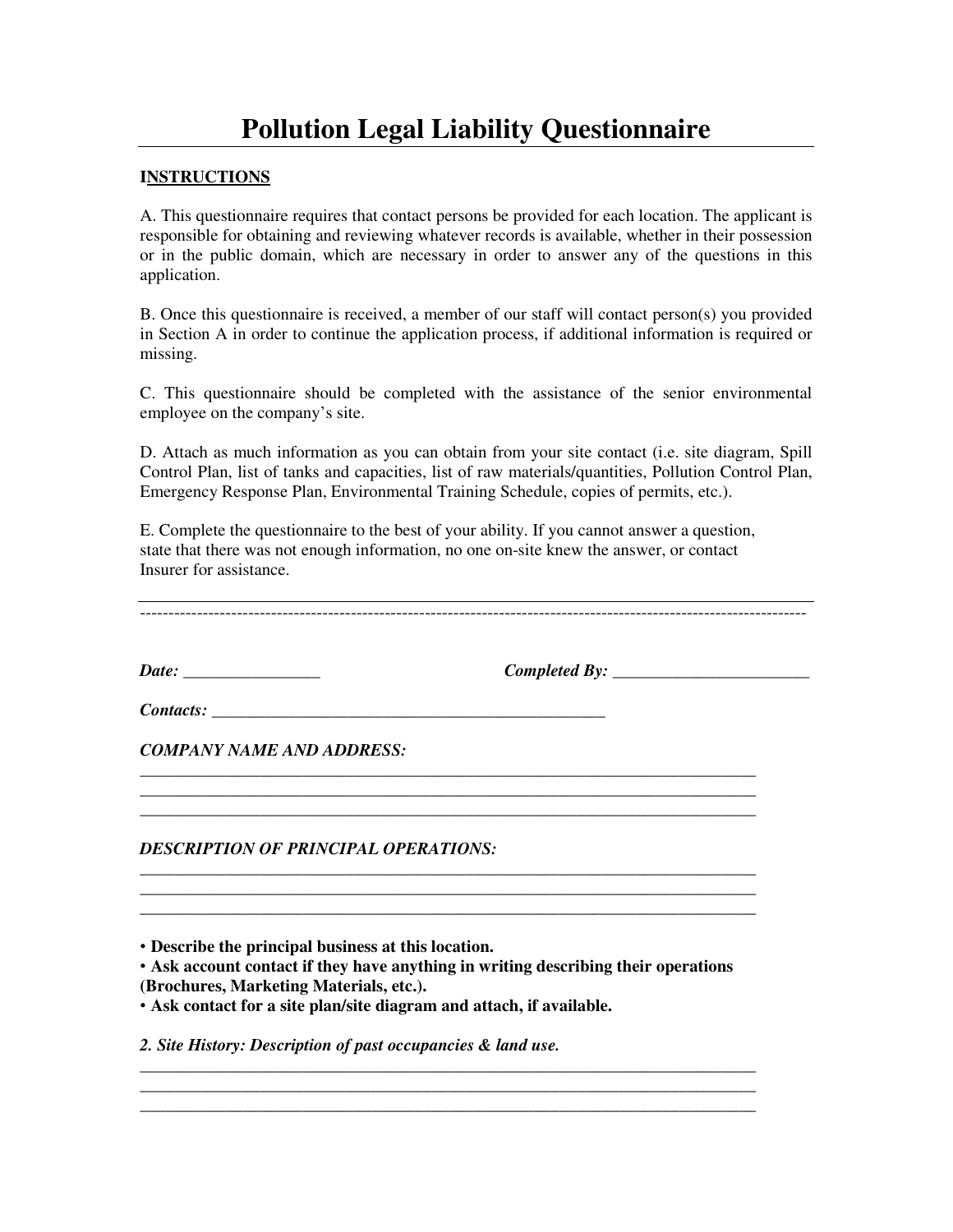*3. Surrounding Environmental & Land Use: Describe the surrounding environment/land use and proximity to all industrial complexes, warehouses, parking lot, schools, residential properties, public buildings, farmland, vacant land, landfills, drum storage area, sensitive habitats, waterways, drinking wells, etc:* 

**\_\_\_\_\_\_\_\_\_\_\_\_\_\_\_\_\_\_\_\_\_\_\_\_\_\_\_\_\_\_\_\_\_\_\_\_\_\_\_\_\_\_\_\_\_\_\_\_\_\_\_\_\_\_\_\_\_\_\_\_\_\_\_\_\_\_\_\_\_\_\_\_ \_\_\_\_\_\_\_\_\_\_\_\_\_\_\_\_\_\_\_\_\_\_\_\_\_\_\_\_\_\_\_\_\_\_\_\_\_\_\_\_\_\_\_\_\_\_\_\_\_\_\_\_\_\_\_\_\_\_\_\_\_\_\_\_\_\_\_\_\_\_\_\_** 

**\_\_\_\_\_\_\_\_\_\_\_\_\_\_\_\_\_\_\_\_\_\_\_\_\_\_\_\_\_\_\_\_\_\_\_\_\_\_\_\_\_\_\_\_\_\_\_\_\_\_\_\_\_\_\_\_\_\_\_\_\_\_\_\_\_\_\_\_\_\_\_\_ \_\_\_\_\_\_\_\_\_\_\_\_\_\_\_\_\_\_\_\_\_\_\_\_\_\_\_\_\_\_\_\_\_\_\_\_\_\_\_\_\_\_\_\_\_\_\_\_\_\_\_\_\_\_\_\_\_\_\_\_\_\_\_\_\_\_\_\_\_\_\_\_ \_\_\_\_\_\_\_\_\_\_\_\_\_\_\_\_\_\_\_\_\_\_\_\_\_\_\_\_\_\_\_\_\_\_\_\_\_\_\_\_\_\_\_\_\_\_\_\_\_\_\_\_\_\_\_\_\_\_\_\_\_\_\_\_\_\_\_\_\_\_\_\_** 

**4**. How long has your company occupied this site?

## *5. Describe the existing operational facilities*

- Size of Property
- Number of Buildings size, type of construction, etc.
- Sanitary waste water facilities
- Manufacturing and production operations
- Land surface (e.g., vegetation, asphalt, concrete)
- Underground process piping, trenches, sumps, pits, dry wells
- Support facilities (e.g, machine shops, maintenance shops, etc.)
- Underground storage tanks

#### *6. Description of the container/drum storage areas:*

- How many storage areas are there on-site?
- What are the quantities stored on-site?
- What type of secondary containment is provided for the container/drum storage areas? (i.e.

earthen dikes, concrete dikes, liners, leak/spill detection sensors, etc.)

## *7. Description of the aboveground storage tank areas:*

- How many aboveground tanks are there on-site?
- What is the combined tank capacity of all the aboveground tanks?

• What do the aboveground storage tanks contain (attach a list of all aboveground tanks and their contents if available)?

- What is the tank construction of the aboveground storage tanks?
- What is the age of the aboveground storage tanks?

• What type of secondary containment is provided around each tank? (i.e. earthen dikes, concrete dikes, liners, leak/spill detection sensors, etc.)

• Are tank/vessel inspections conducted periodically to ensure the tanks are in good condition and not leaking? Yes ( ) No ( )

- If "Yes", who conducts the tank/vessel inspections?
- Are the tank/vessel inspections documented? Yes ( ) No ( )

• When were the last tank/vessel inspections conducted (attach copy of the last tank/vessel inspection)?

## 8. *Have any environmental surveys, audits or investigation been conducted at the site within the past five years?* Yes ( ) No ( ) If "Yes", please forward a copy.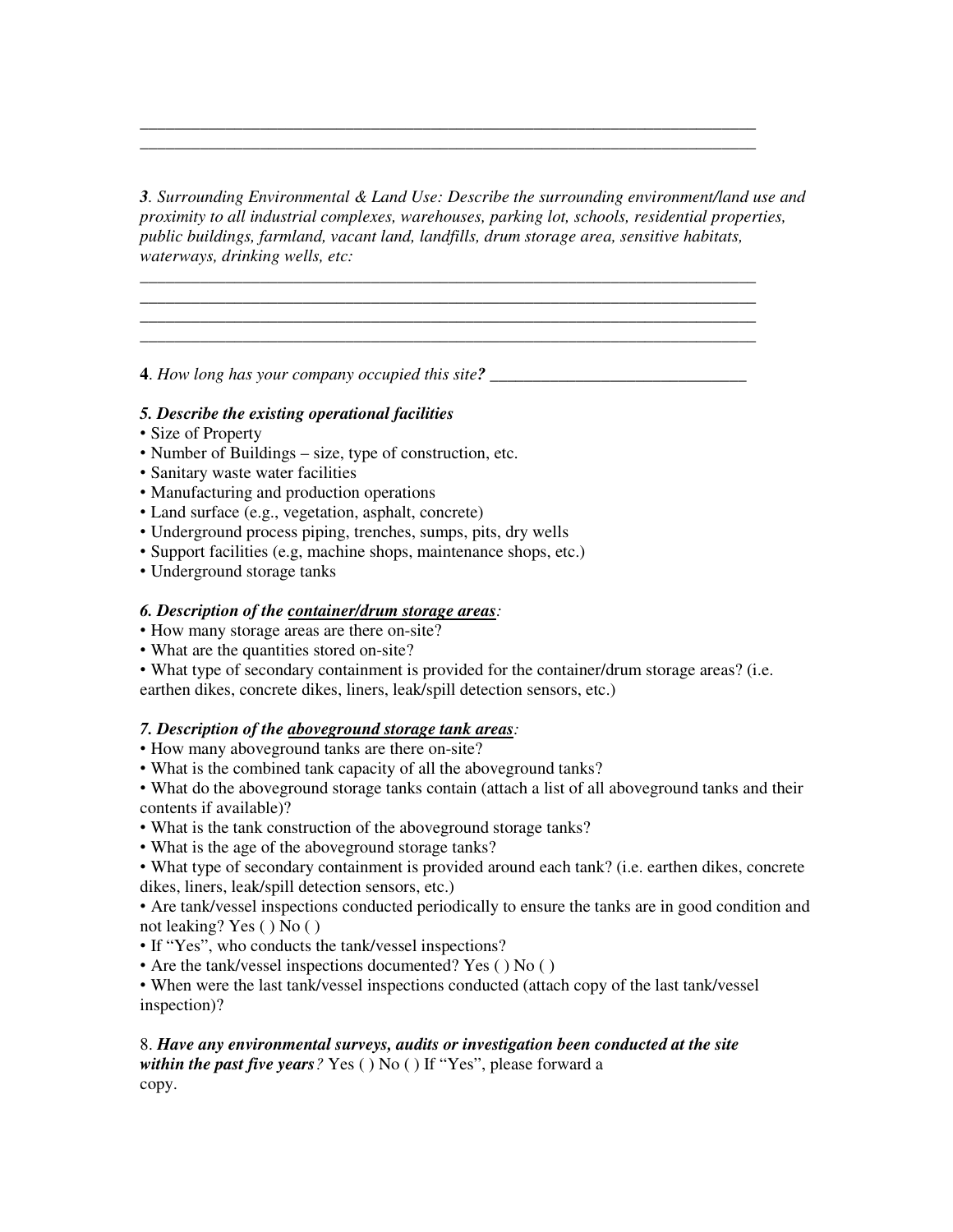9. *Have there been any previous pollution events on the Site (i.e spills, releases, fires, explosions)?* Yes ( ) No ( ) If "Yes", please provide available documentation

**10.** *Is there any existing soil or groundwater contamination on-site?* Yes ( ) No ( ) If "Yes", please provide available documentation

11. *Are there any ongoing/planned soil or groundwater remediation projects at the site?* Yes ( ) No ( ) If "Yes", please describe each project, indicating the availability design documents, government agencies involved, public participation, schedule for project completion, estimated costs.

12. *Are there any environmental lawsuits pending against the site?* Yes ( ) No ( ) If "Yes", please provide available documentation

### 13. *Are there any on-site groundwater monitoring wells?* Yes ( ) No ( )

• Why were the monitoring wells installed?

- If "Yes", how many wells are there on site?
- How often are samples taken and analyzed?
- Who conducts the sampling?
- Any groundwater problems noted to date? Yes () No ()
- Describe any known groundwater problems on-site:
- Describe any known groundwater problems off-site:
- What is the direction of the groundwater flow at the site?

#### *14. Describe the types of raw materials (solids and liquids) stored on-site:*

- Describe the quantities of raw materials stored on-site:
- Describe the method of raw material storage on-site:
- Describe the environmental controls utilized to control the various types of raw materials stored

on-site (i.e. tanks, dikes, physical barriers, dust control procedures, etc.):

• How much of the raw materials are used annually?

#### 15**.** *Is any waste currently disposed on-site?* **Yes ( ) No ( ) N/A ( )**

If "Yes", please provide the following

- Type
- Materials or raw waste?
- Number of years waste has been stored on-site
- Does the site have a waste permit
- Amount
- Hazard class/regulatory status

• Method of storage (landfill, surface impoundment, deep well injection, including depth, incineration, other.

• Construction, age, and maintenance

#### 16. *Does the facility have a Wastewater Permit?* Yes ( ) No ( ) N/A ( )

• What types of wastewater does the facility produce (i.e. Storm water run-off, process water, etc.)?

• Describe the wastewater treatment process (attached information from the client, if available).

• Where does the company discharge its wastewater?

• Public Treatment Facility? Yes ( ) No ( ) N/A ( )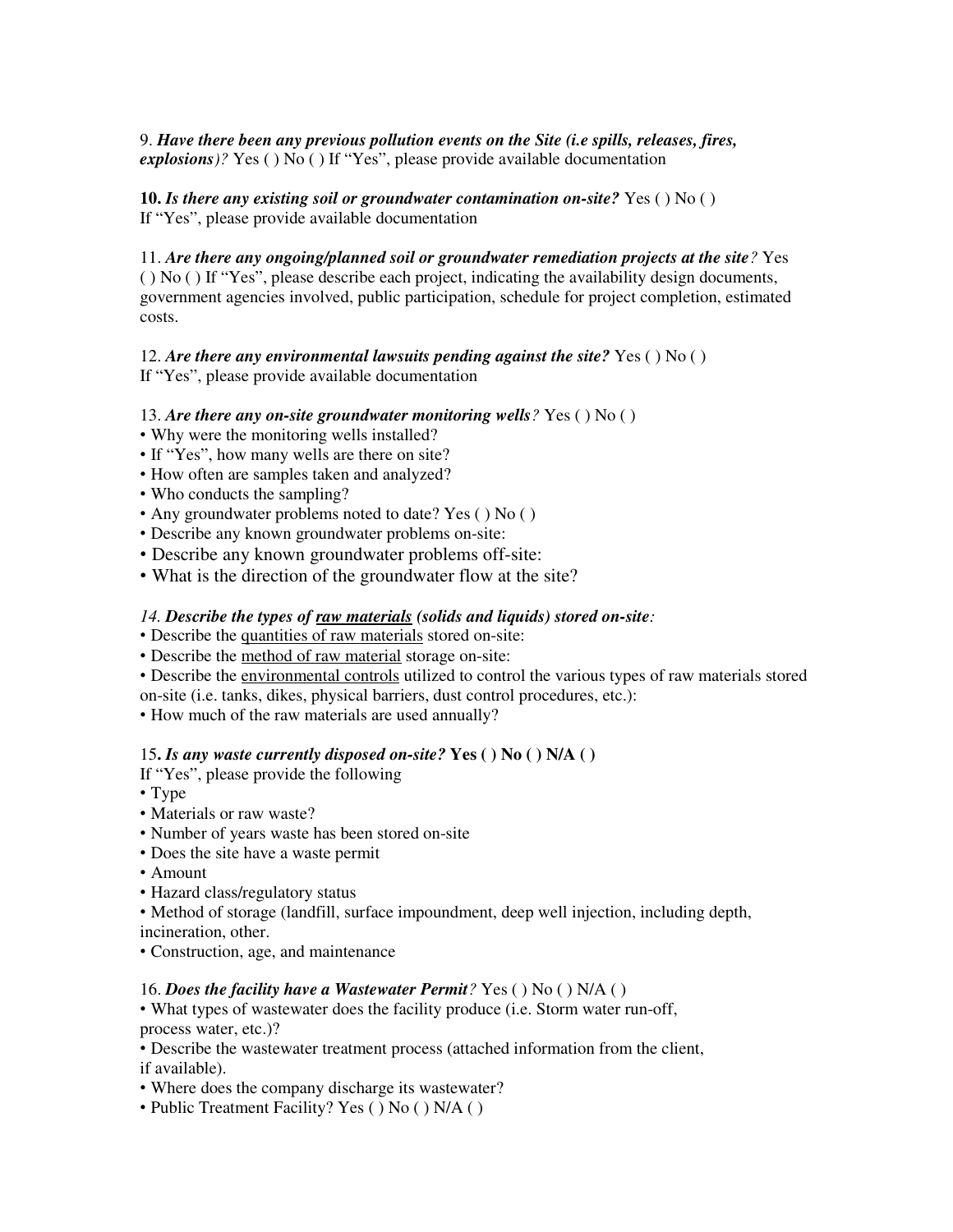- Public Storm Water System? Yes () No () N/A ()
- Lake? Yes ( ) No ( ) N/A ( )
- River? Yes ( ) No ( ) N/A ( )
- Stream? Yes ( ) No ( ) N/A ( )
- Lagoon? Yes () No () N/A ()
- Deep well injection? Yes ( ) No ( ) N/A ( )
- Other:
- Has the facility ever exceeded permit limts? Yes ( $\setminus$  No ( $\setminus$  N/A ( $\setminus$ )

• If the company has ever exceeded its Wastewater Permit, describe the instances when the permit was exceeded (i.e. chemicals, etc.):

# 17. *Does the company have an Air Permit at this site?* Yes ( ) No ( ) N/A ( )

- Are there any air monitoring/control systems on-site? Yes ( ) No ( )
- If "Yes", describe the air monitoring systems on-site:
- Has the facility experienced any air problems (indoor or outdoor)? Yes ( ) No ( )
- If "Yes", describe these air problems mentioned by management:

# 18. *Does the facility have any other environmental permits?* Yes ( ) No ( ) N/A ( )

• If "Yes", describe the other permits:

## 19. *Are there any requirements or plans to install or upgrade air pollution control devices or wastewater treatment equipment?* Yes ( ) No ( ) N/A ( )

• If "Yes", please provide available documentation describing the equipment to be installed or upgraded and the reason for the project.

# 20. *Has the facility received any notices of violation?* Yes ( ) No ( ) N/A ( )

- If "Yes", what fines were levied against the company?
- What steps were taken to correct the problems?

# 21. *Has the facility received any Consent Orders?* Yes ( ) No ( ) N/A ( )

- If "Yes", what fines were levied against the company?
- What steps were taken to correct the problems?

## 22. *Has the facility received any other environmental violations?* Yes ( ) No ( ) N/A ( )

- If "Yes", what fines were levied against the company?
- What steps were taken to correct the problems?

## 23. *Does the company have any of the following Plans?*

- Is there an Emergency Response Plan in place? Yes ( ) No ( )
- If "Yes", please attach a copy
- Is there a Spill Control Plan in place? Yes ( ) No ( )
- If "Yes", please attach a copy
- Is there Fire Protection Program in place? Yes ( ) No ( )
- Is there an on-site Emergency Response Team: Yes ( ) No ( )
- If "Yes", what is the experience and training of the team members**?**

# 24. *Is the company planning on divesting any location during the upcoming policy period?* Yes ( ) No ( ) N/A ( )

- If "Yes", provide details on which locations.
- 25. *Does the company anticipate redevelopment or development projects at any sites*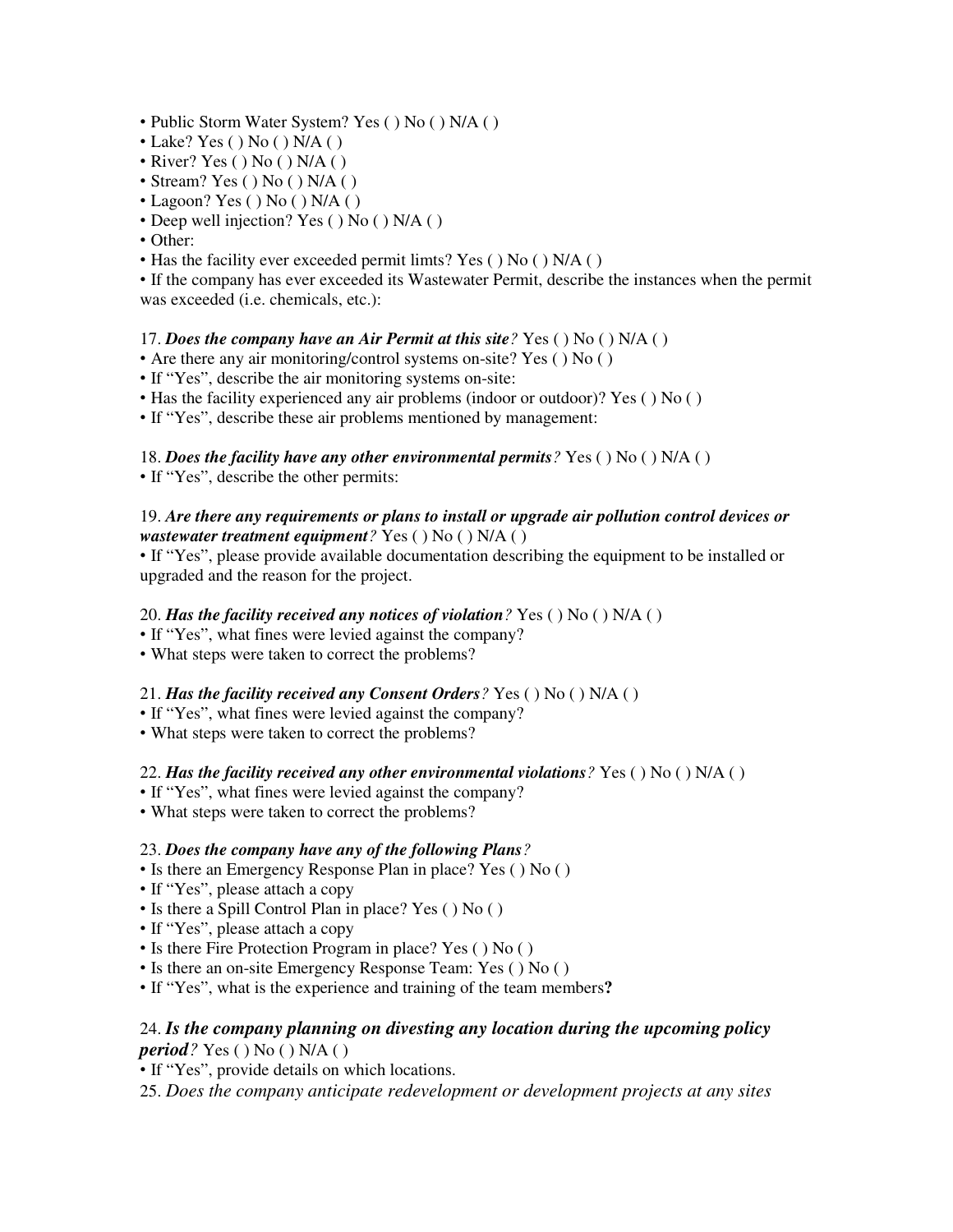*during the upcoming policy period?* Yes ( ) No ( ) N/A ( )

• If "Yes", provide information on these planned projects.

# **1.** *Has waste historically been transported & disposed of off-site?* **Yes ( ) No ( ) N/A ( ) If "Yes", please provide the following:**

- What Type of off-site waste disposal/treatment facility(ies) does the companyuse?
- Landfill Yes () No () N/A ()
- Surface Impoundment Yes () No () N/A ()
- Deep well injection Yes ( ) No ( ) N/A ( )
- Waste Incineration Yes () No () N/A ()
- Other
- Name and address of the disposal/treatment facility(ies) used
- Description on the type of material disposed
- Quantity
- Does the disposal site have a waste permit

# *2. Are 3rd Party Carriers used to transport waste or products off-site?*

- Provide the names and address of the 3rd Party Carrier.
- Type of Material transported
- Amount of material
- Number of trips/year
- Distance/trip
- Does the 3rd party carrier load or unload the material?
- Yes () No () N/A () If "Yes", please provide their procedures.
- Transporter selection procedures
- Does the transporter have insurance coverage? If so what type?
- Is the company named as additional Insured on the policy?

# **3.** *Are non-owned locations used to store products?*

- Provide the names and address of the 3rd Party Locations
- Type of Material Stored
- Amount of each material
- Packaging for material
- Description of facilities (flooring, storage facilities, secondary containment structures, fire protection, special handling procedures)
- Are there dedicated areas for your products?
- Are there any known environmental liabilities at the 3rd Party Locations?
- Do the 3rd Party Locations have insurance coverage? If so what type?
- Are the owners of the 3rd Party Locations additional insured on the policy?

## **4.** *Do you (insured) transport Products off-site with owned vehicles?* **Yes ( ) No ( ) N/A ( )**

If "Yes", please provide the following:

- Description on the type of products transported
- Quantity
- How is the product shipped?
- Containers, drums, bulk, etc
- Trailer, rolling stock, ship, etc.
- Who performs the loading and unloading?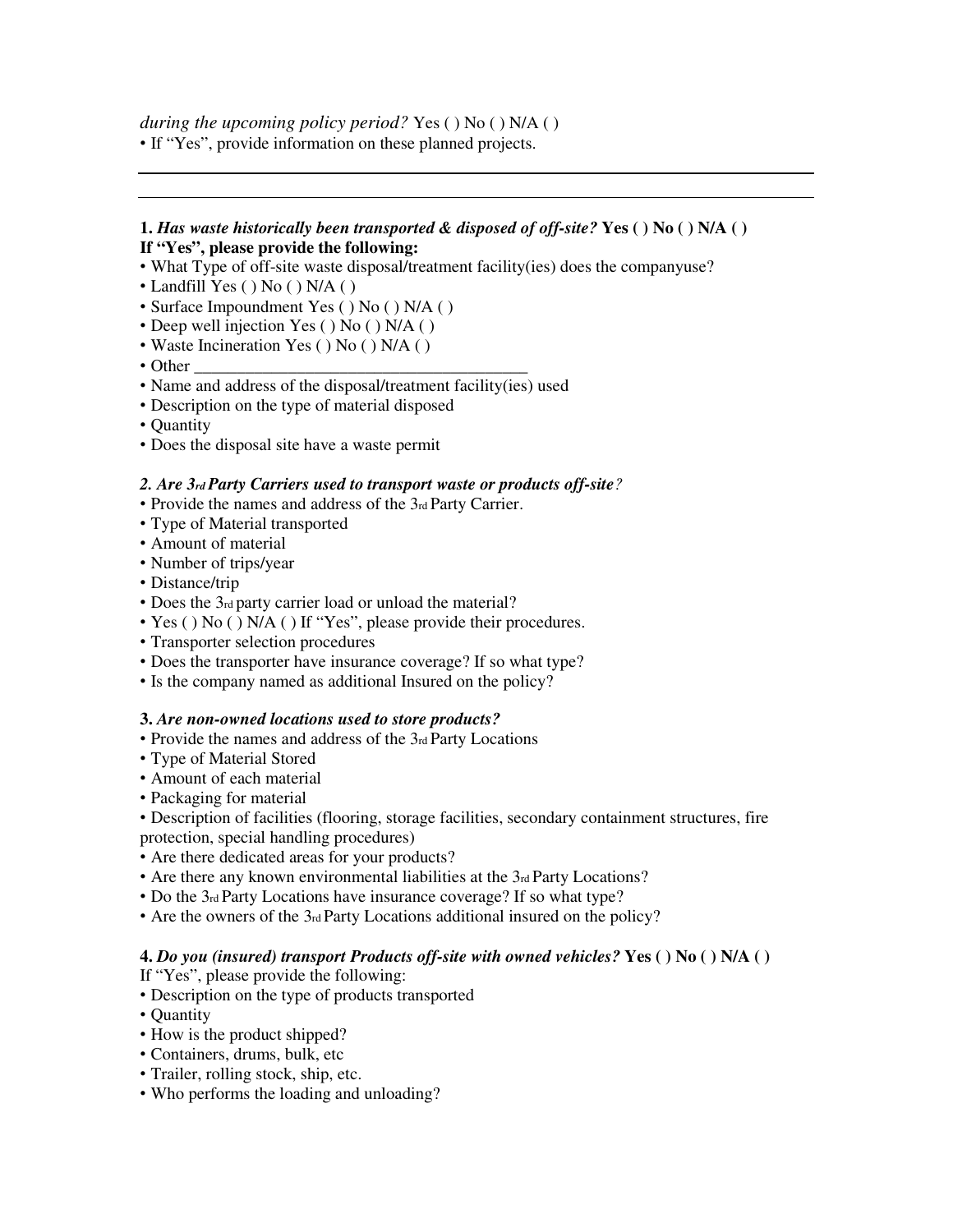- Number of trips/year
- Distance/trip
- Driver training procedures
- Driver selection procedures and driver record review

# **PLEASE COMPLETE THE QUESTIONS BELOW WHEN REQUESTING THE FOLLOWING COVEAGE:**

### **Coverage Underground Storage Tanks**

*1. Description of the underground storage tank areas:* 

- How many underground storage tanks are there on-site?
- What is the capacity of each underground storage tank(s)?
- What do the underground storage tanks contain (attach a list of all aboveground tanks and their contents if available)?
- What is the construction of the underground storage tanks?
- What is the age of the tanks?
- Is leak detection provided for each tank? Yes( ) No ( )
- If "Yes", what type of leak protection is provided for the underground storage tanks?
- Are tank/vessel inspections conducted periodically to ensure the tanks are in good condition and not leaking? Yes ( ) No ( )
- If "Yes", who conducts the tank/vessel inspections?
- Are the tank/vessel inspections documented (attach a copy of the last inspection to this report)?

- When was the last tank/vessel inspections conducted?
- Describe or attach any Tank Management Program the company has in place?
- Do each of your underground storage tanks comply with local regulations (upgrade, monitoring requirements)?

# **Additional Details: (compulsory)**

| Additional Details: (compulsory) |  |  |
|----------------------------------|--|--|
|                                  |  |  |

| <b>Nationality:</b>         | Indian |                    | $Non-Indian$ |                                       |                     |                |
|-----------------------------|--------|--------------------|--------------|---------------------------------------|---------------------|----------------|
|                             |        |                    |              |                                       |                     |                |
|                             |        |                    |              |                                       |                     |                |
|                             |        |                    |              |                                       |                     |                |
| <b>Type of Organization</b> |        |                    |              |                                       |                     |                |
| Corporations $\Box$         |        | Governments $\Box$ |              | Non Governmental Organizations $\Box$ |                     | Society $\Box$ |
| International Organization  |        |                    | Trust        | Partnership $\Box$                    | Cooperatives $\Box$ |                |
| Section 25 Company          |        |                    |              |                                       |                     |                |

# **OTHER INFORMATION**